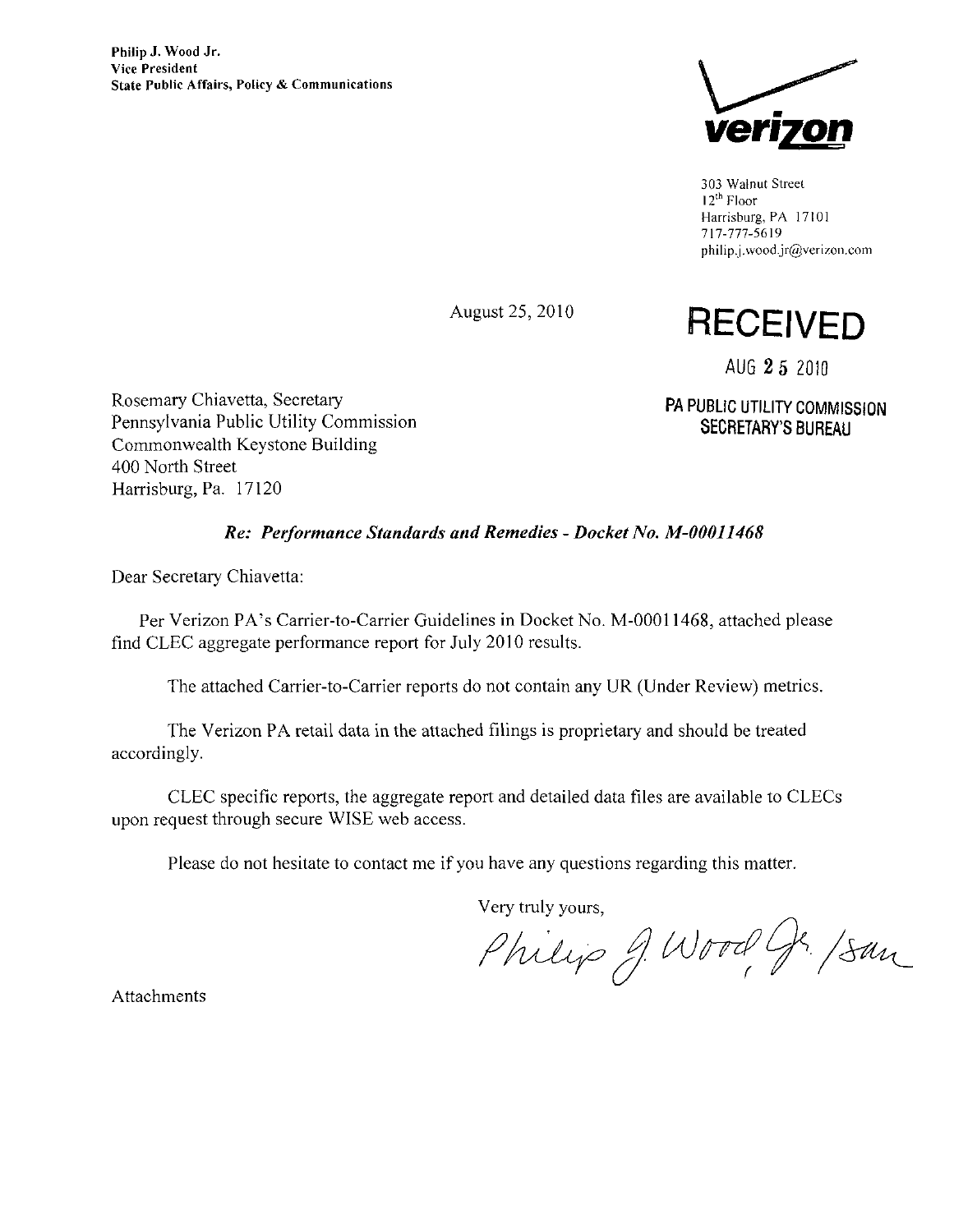# CONFIDENTIAL/PROPRIETARY MATERIAL FOLLOWS:

#### NO SCANNED IMAGE AVAILABLE

### ACTUAL DOCUMENT IN CONFIDENTIAL FILE FOLDER